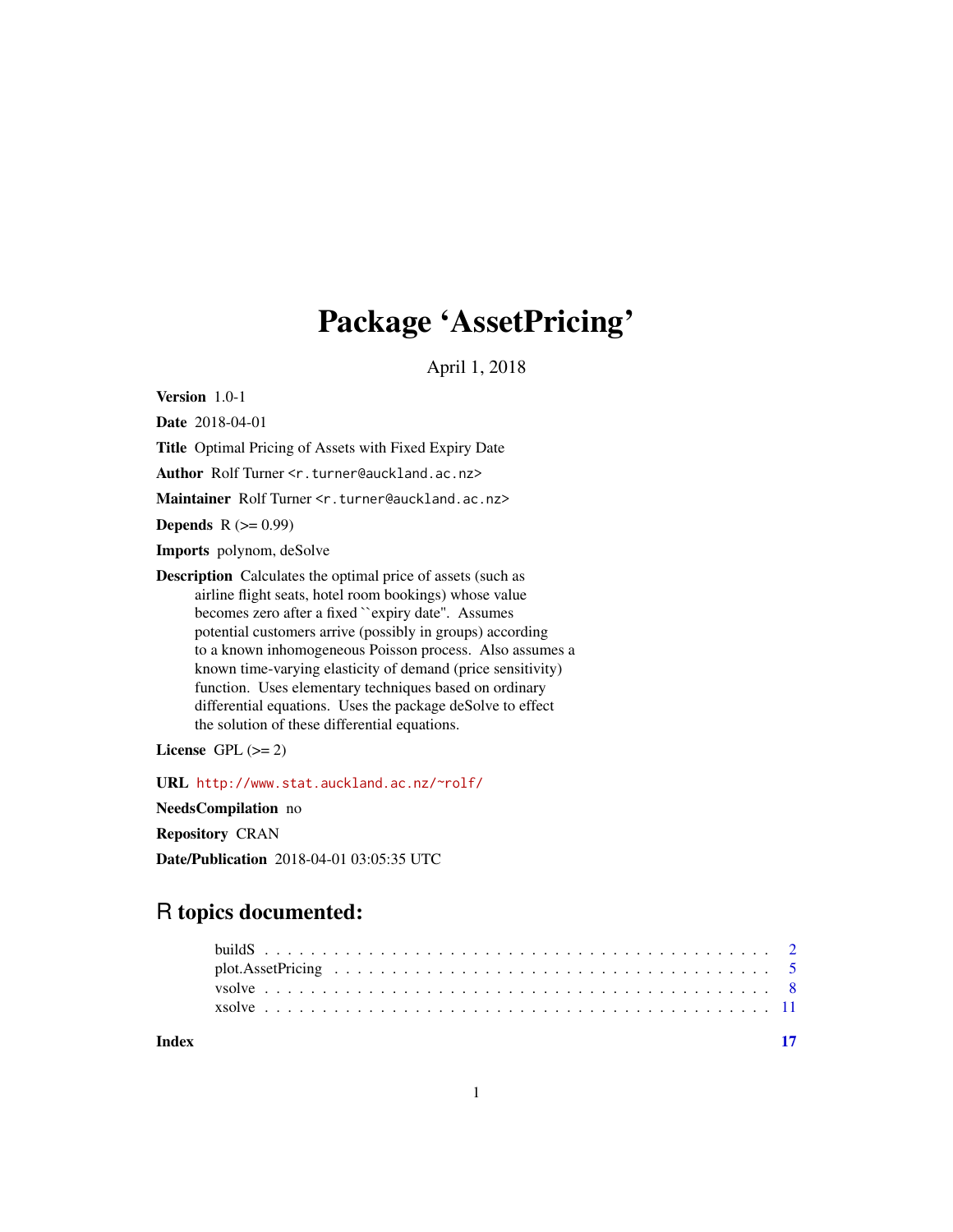<span id="page-1-1"></span><span id="page-1-0"></span>

## Description

Builds a price sensitivity function which is piecewise linear in price, in an automated manner, with built-in checks for possible infelicities.

## Usage

buildS(alpha, beta, kn, tmax)

## Arguments

| alpha | A list of functions of t giving the constant terms of the linear functions com-<br>prising the price sensitivity function.                                              |
|-------|-------------------------------------------------------------------------------------------------------------------------------------------------------------------------|
| beta  | A list of functions of t giving the slopes of the linear functions comprising the<br>price sensitivity function.                                                        |
| kn    | The knots (with respect to price) of the piecewise linear price sensitivity func-<br>tion. The zero knot (which is always the first knot) is <i>not</i> included in kn. |
| tmax  | The maximum time value to which the price sensitivity function is to be applied.<br>Needed for internal consistency checks.                                             |

## Details

The price sensitivity function is assumed to be of the form

$$
S(x,t) = \alpha_k(t) + \beta_k(t)x
$$

for  $x_{k-1} \leq x \leq x_k$  where  $x_1, x_2, \ldots, x_K$  are the (non-zero) knots of the function. It is assumed that  $x_0 = 0$ . The variable x represents price and the variable t represents residual time.

The function is defined over the rectangle  $[0, x_K] \times [0, t_{\text{max}}]$ .

Checks are done to make sure that

- $S(x, t)$  is continuous
- $S(0, t) = 1$  for all  $t$
- $S(x, t)$  is non-increasing in x for all t
- $S(x, t) \geq 0$  for all x and t

## Value

A function of two variables x and t, which is a price sensitivity function. The argument x represents price and the argument t represents (residual) time. The value of the function is interpreted as the probability that a customer "arriving" at time t will purchase an item offered at price x.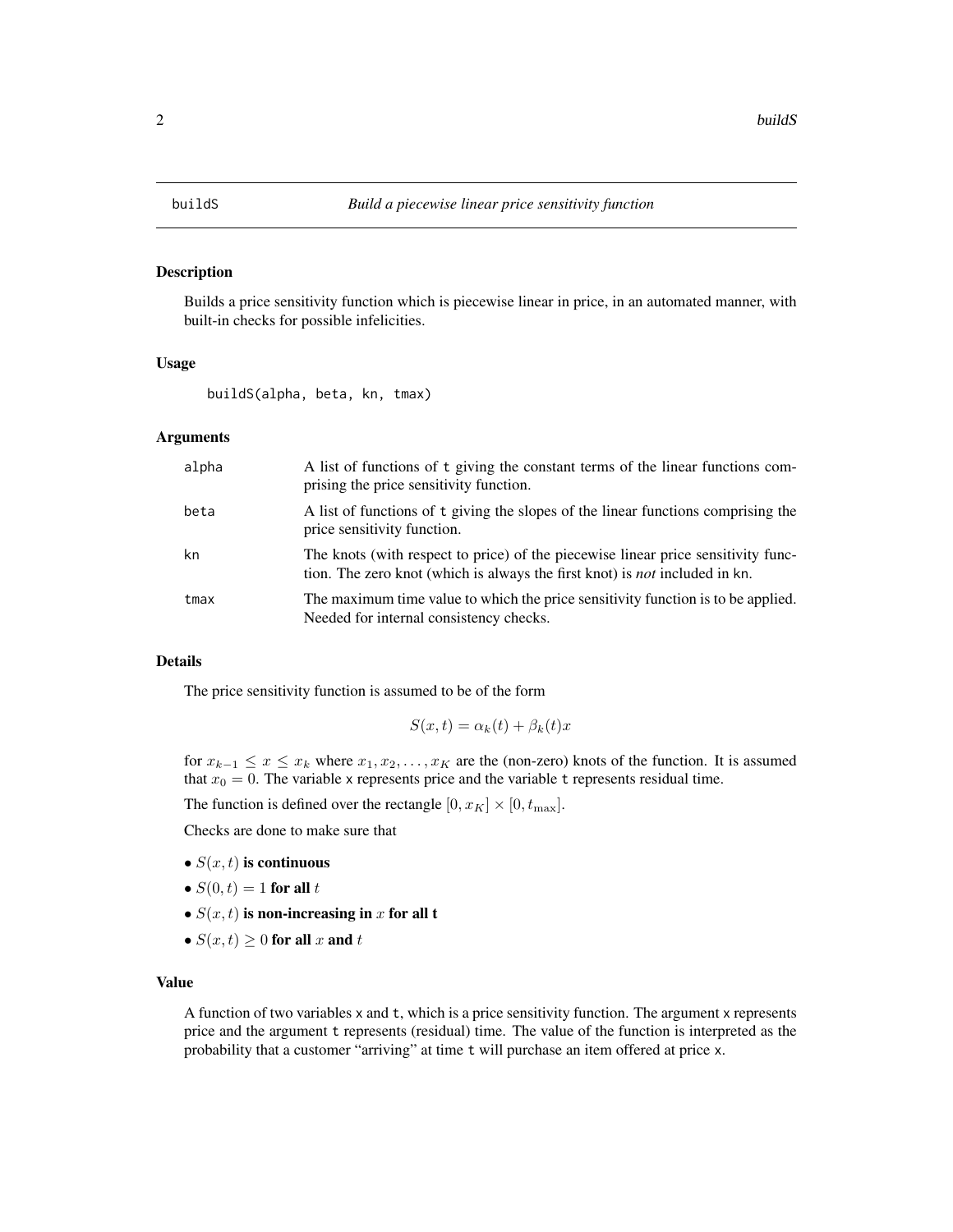## <span id="page-2-0"></span>buildS 3

## Author(s)

Rolf Turner <r.turner@auckland.ac.nz> <http://www.stat.auckland.ac.nz/~rolf>

## References

P. K. Banerjee, and T. R. Turner (2012). A flexible model for the pricing of perishable assets. *Omega* 40:5, 533–540, doi: 10.1016/j.omega.2011.10.001.

Rolf Turner, Pradeep Banerjee and Rayomand Shahlori (2014). Optimal Asset Pricing. *Journal of Statistical Software* 58:11, 1–25. URL http://www.jstatsoft.org/v58/i11/.

## See Also

[xsolve\(](#page-10-1))

## Examples

```
lambda \leq function(t) {
      tn < -1:4A \leq - matrix(c(0, 12, 12, 12, 12)0,-16,16,64,
               20,30,30,0),nrow=4)
      B \le - matrix(c(12,0,0,0,
                0,16,0,-16,
                0,-10,-10,0),nrow=4)
      s <- cut(t,breaks=c(0,tn),include.lowest=TRUE,labels=tn)
      s <- as.numeric(levels(s)[s])
      M \leftarrow \text{matrix}(A[s, ] + B[s, ] * t, \text{ncol} = \text{ncol}(A))M[!is.finite(M)] <- 0
      M
   }
   alpha <- vector("list",4)
   beta <- vector("list",4)
   alpha[[1]] <- with(list(lambda=lambda),
function(t) {
A \leftarrow c(1,1,1)111 < - lambda(t)
        dnm \leq apply(111,1,sum)
        dmm[dmm==0] <- 1
        lll%*%A/dnm
   })
   beta[[1]] <- with(list(lambda=lambda),
function(t) {
B \leq -c(0, 0, 0)111 < - lambda(t)
        dnm \leq apply(111,1,sum)
        dnm[dnm==0] <- 1
        lll%*%B/dnm
   })
   alpha[[2]] <- with(list(lambda=lambda),
function(t) {
```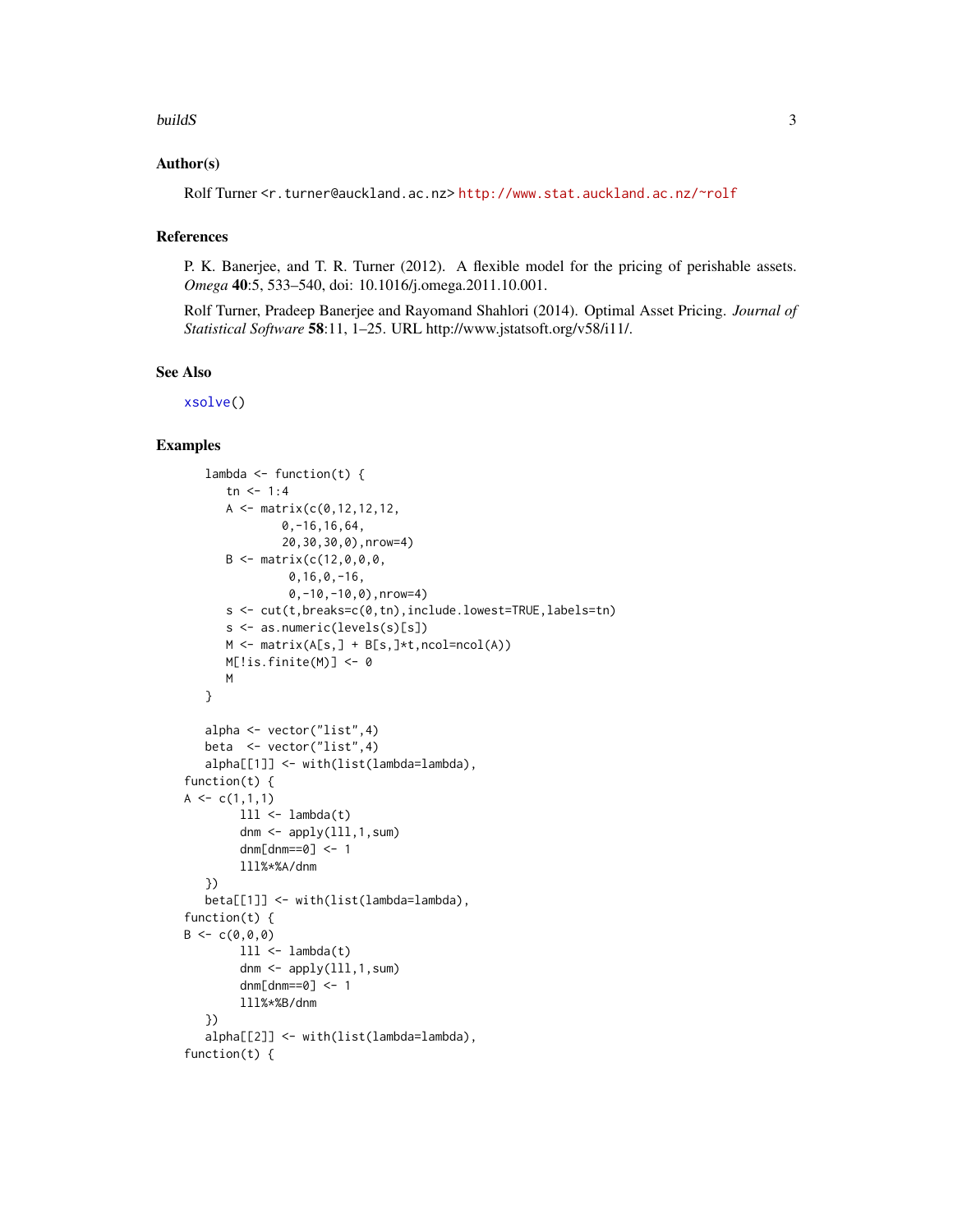```
A \leftarrow c(1.495, 1, 1)111 < - lambda(t)dnm \leq apply(111,1,\text{sum})
         dnm[dnm==0] <- 1
        lll%*%A/dnm
   })
   beta[[2]] <- with(list(lambda=lambda),
function(t) {
B \leq -c(-0.2475, 0, 0)111 < - lambda(t)dnm \leq apply(111,1,\text{sum})
         dnm[dnm==0] <- 1
         lll%*%B/dnm
   })
   alpha[[3]] <- with(list(lambda=lambda),
function(t) {
A \leftarrow c(0.01, 2.485, 1)111 < - lambda(t)
         dnm \leq apply(111,1,\text{sum})
         dnm[dnm==0] <- 1
        lll%*%A/dnm
   })
   beta[[3]] <- with(list(lambda=lambda),
function(t) {
B \leftarrow c(0, -0.2475, 0)111 < - lambda(t)
         dnm \leq apply(111,1,sum)
         dnm[dmm==0] <- 1
        lll%*%B/dnm
   })
   alpha[[4]] <- with(list(lambda=lambda),
function(t) {
A \leftarrow c(0.01, 0.01, 3.475)111 < - lambda(t)
         dnm \leq apply(lll, 1, sum)
         dnm[dmm==0] <- 1
        lll%*%A/dnm
   })
   beta[[4]] <- with(list(lambda=lambda),
function(t) {
B \leftarrow c(0, 0, -0.2475)lll <- lambda(t)
         dnm \leq apply(111,1,\text{sum})
         dnm[dnm==0] <- 1
        lll%*%B/dnm
   })
   kn <- c(2,6,10,14)
   S <- buildS(alpha,beta,kn,4)
   x \leq -\text{seq}(0, 14, \text{length}=41)t \leftarrow seq(0, 4,length=41)
   z \leq S(x,t)## Not run:
   persp(x,t,z,theta=150,phi=40,d=4,xlab="price",ylab="time",
```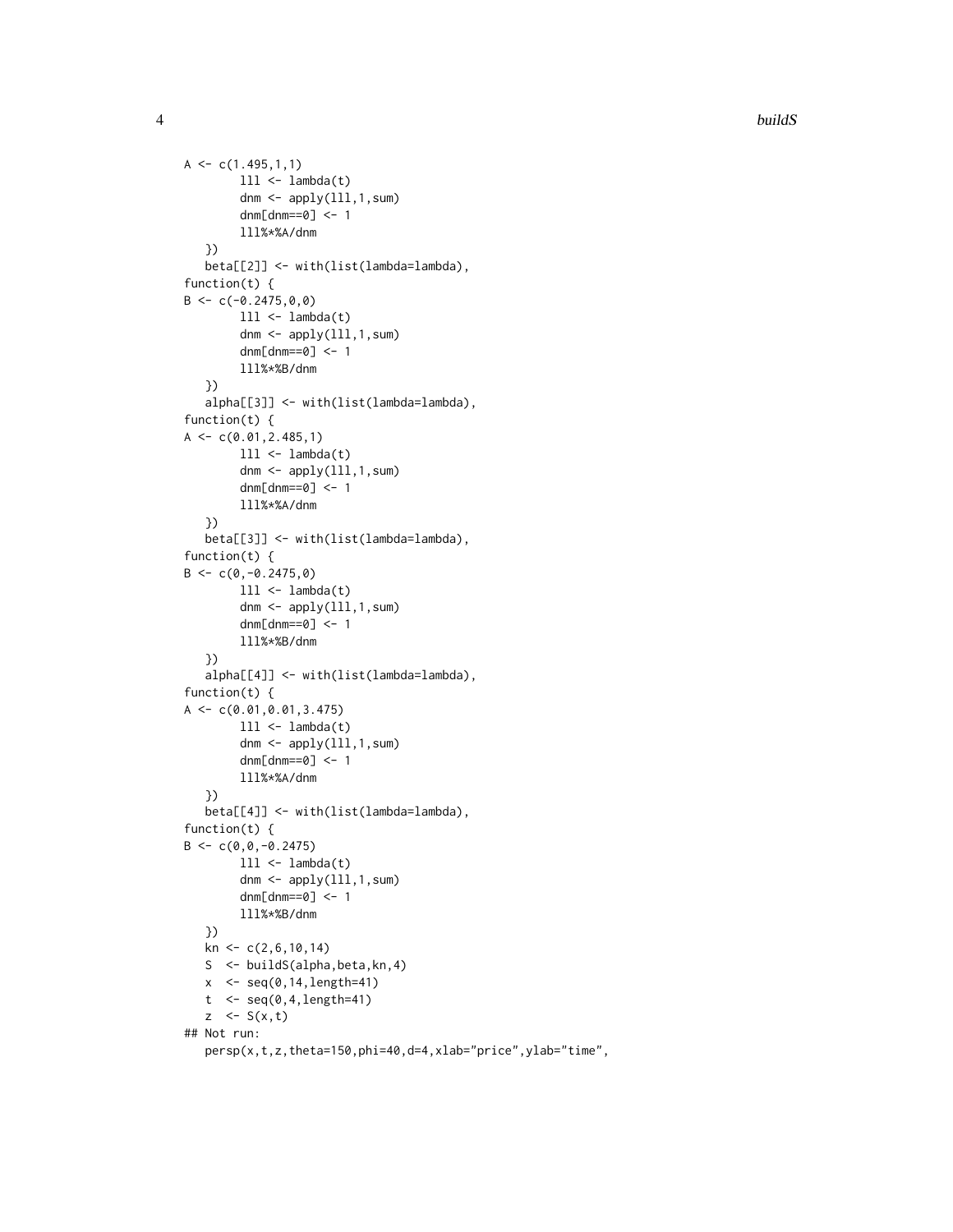```
zlab="probability",ticktype="detailed")
```
<span id="page-4-0"></span>## End(Not run)

<span id="page-4-1"></span>plot.AssetPricing *Plot a list of asset pricing functions.*

## Description

Plot a list of functions — in particular optimal price functions or expected value functions or derivatives of the expected value functions. Such a list is assumed to occur as a component of an object produced by [xsolve\(](#page-10-1)) of [vsolve\(](#page-7-1)). The functions in the list are functions of residual time. The indices of the list correspond to the number of items available for sale and possibly (for optimal price functions) the size of the arriving group of customers.

## Usage

```
## S3 method for class 'AssetPricing'
plot(x,witch=c("price","expVal","vdot"),
             xlim=NULL,ylim=NULL,lty=NULL,cols=NULL,xlab=NULL,
             ylab=NULL,main=NULL,main.panel= NULL,groups=NULL,
             add=FALSE,gloss=FALSE,glind=NULL,extend=0.3,col.gloss=1,
             cex.gloss=0.8,mfrow=NULL,...)
```
## Arguments

| $\mathsf{x}$ | An object of class AssetPricing, i.e. an object produced by vsolve(), or<br>xsolve().                                                                                                                                  |
|--------------|------------------------------------------------------------------------------------------------------------------------------------------------------------------------------------------------------------------------|
| witch        | A text string indicating which of the three possible components of x should be<br>plotted. May be abbreviated, e.g. to p, e or v.                                                                                      |
| xlim         | The x limits of the plot. Defaults to the tlim attribute of the object x[[witch]].<br>If this attribute does not exist and x1im is not supplied then an error is given.                                                |
| ylim         | The y limits of the plot. Defaults to the ylim attribute of the object x[[witch]].<br>If this attribute does not exist and y l im is not supplied then an error is given.                                              |
| lty          | A vector of line types. It will be replicated to have a length equal to the number<br>of rows of groups (see below). Defaults to having all entries of the vector equal<br>to 1, <i>i.e.</i> solid lines.              |
| cols         | A vector of colours for the plotted lines. It will be replicated to have a length<br>equal to the number of rows of groups (see below). Defaults to having all entries<br>of the vector equal to 1, <i>i.e.</i> black. |
| xlab         | A text string giving a label for the x axis (or axes). Defaults to the null string.<br>Ignored if add is TRUE.                                                                                                         |
| ylab         | A text string giving a label for the y axis (or axes). Defaults to the null string.<br>Ignored if add is TRUE.                                                                                                         |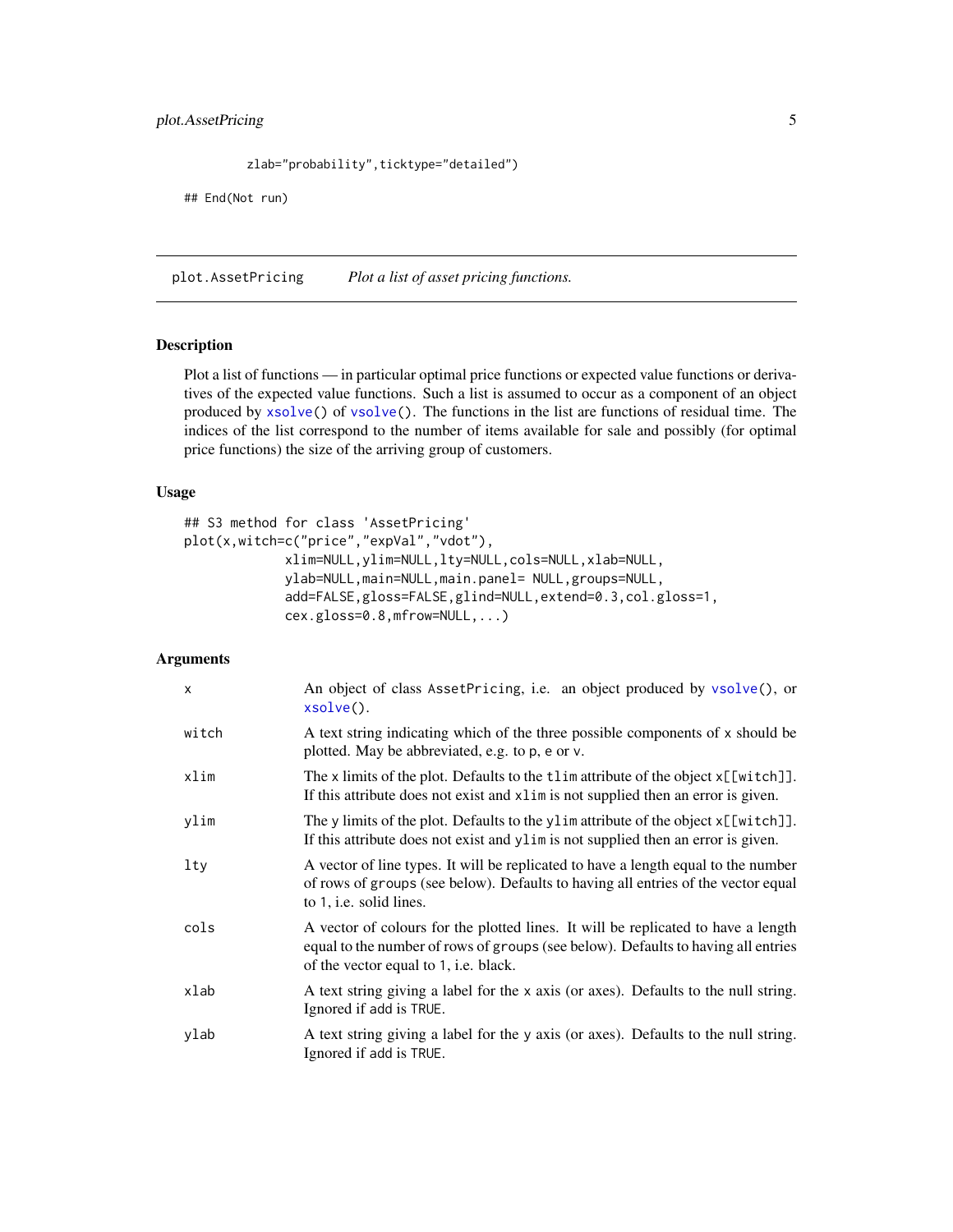<span id="page-5-0"></span>

| main       | A text string giving an overall title for the plot or for each page of plots if there<br>is more than one. Defaults to the null string and is ignored if add is TRUE.                                                                                                                                                                                                                                                                                                                                                                                                                                    |
|------------|----------------------------------------------------------------------------------------------------------------------------------------------------------------------------------------------------------------------------------------------------------------------------------------------------------------------------------------------------------------------------------------------------------------------------------------------------------------------------------------------------------------------------------------------------------------------------------------------------------|
| main.panel | A text string which is replicated "np" times (where "np" is the total number of<br>panels) or a vector of text strings of length equal to "np". Note that "np" will<br>be equal to the number of unique entries of groups\$group. (See below.) The<br>$i^{th}$ entry of the vector is used as the title of the $i^{th}$ panel of the plots that are<br>created. If main panel is left NULL the $ith$ entry of the vector is set equal to<br>paste("group", i). This argument is ignored if there is only a single panel.                                                                                 |
| groups     | A data frame with one, two or three columns, named group, q and j. The total<br>number of rows should be less than or equal to the total number of entries of<br>the function list x[[witch]]. Only those function traces corresponding to a row<br>of groups are plotted. The traces corresponding to an individual value in the<br>group column are plotted in the same panel of a multi-panel array of plots. See<br>Details.                                                                                                                                                                         |
| add        | Logical scalar; should the plot be added to an existing plot?                                                                                                                                                                                                                                                                                                                                                                                                                                                                                                                                            |
| gloss      | Either a logical scalar (should a "marginal gloss" be added to the plot? $-$ if<br>TRUE then the gloss is constructed internally; see Details) or a vector of character<br>strings of which the marginal gloss is to consist.                                                                                                                                                                                                                                                                                                                                                                            |
| glind      | A logical vector indicating which entries of gloss should actually be used (plot-<br>ted). I.e. marginal gloss is added for the graphs of functions whose correspond-<br>ing values in the entries of glind are TRUE. Ignored if gloss is FALSE. If gloss<br>is TRUE or is explicitly provided, then if glind is not specified it defaults to a<br>vector, of the same length as gloss all of whose entries are TRUE.                                                                                                                                                                                    |
| extend     | A scalar, between 0 and 1, indicating how much the x-axis should be extended<br>(to the right) in order to accommodate the marginal gloss.                                                                                                                                                                                                                                                                                                                                                                                                                                                               |
| col.gloss  | Scalar specifying the colour in which the marginal gloss is to be added, e.g.<br>"red" (or equivalently 2). The default, i.e. 1, is black.                                                                                                                                                                                                                                                                                                                                                                                                                                                               |
| cex.gloss  | Character expansion (cex) specifier for the marginal gloss.                                                                                                                                                                                                                                                                                                                                                                                                                                                                                                                                              |
| mfrow      | The dimensions of the $array(s)$ of panels in which the functions are plotted. If<br>this argument is left as NULL then the software makes a "sensible" choice for its<br>value. If this argument is set equal to NA then the current value of mfrow for the<br>plotting device is left "as is". This permits the setting up of an array of panels<br>vi a call to par ( $m$ frow=) <i>a priori</i> without the resulting setting being over-<br>ridden by the internal code of this plotting method. One might wish to do this<br>e.g. for the purpose of <i>adding</i> plotted material to each panel. |
|            | Extra arguments to be passed to plot (effectively to plot. function() or to<br>plot.stepfun()).                                                                                                                                                                                                                                                                                                                                                                                                                                                                                                          |

## Details

If the argument groups is specified then:

- it must *always* have a column q. The values in this column should be integers between 1 and qmax (see below).
- if jmax (see below) is greater than 1 it must also have a column j. The entries of this column should be integers between 1 and jmax.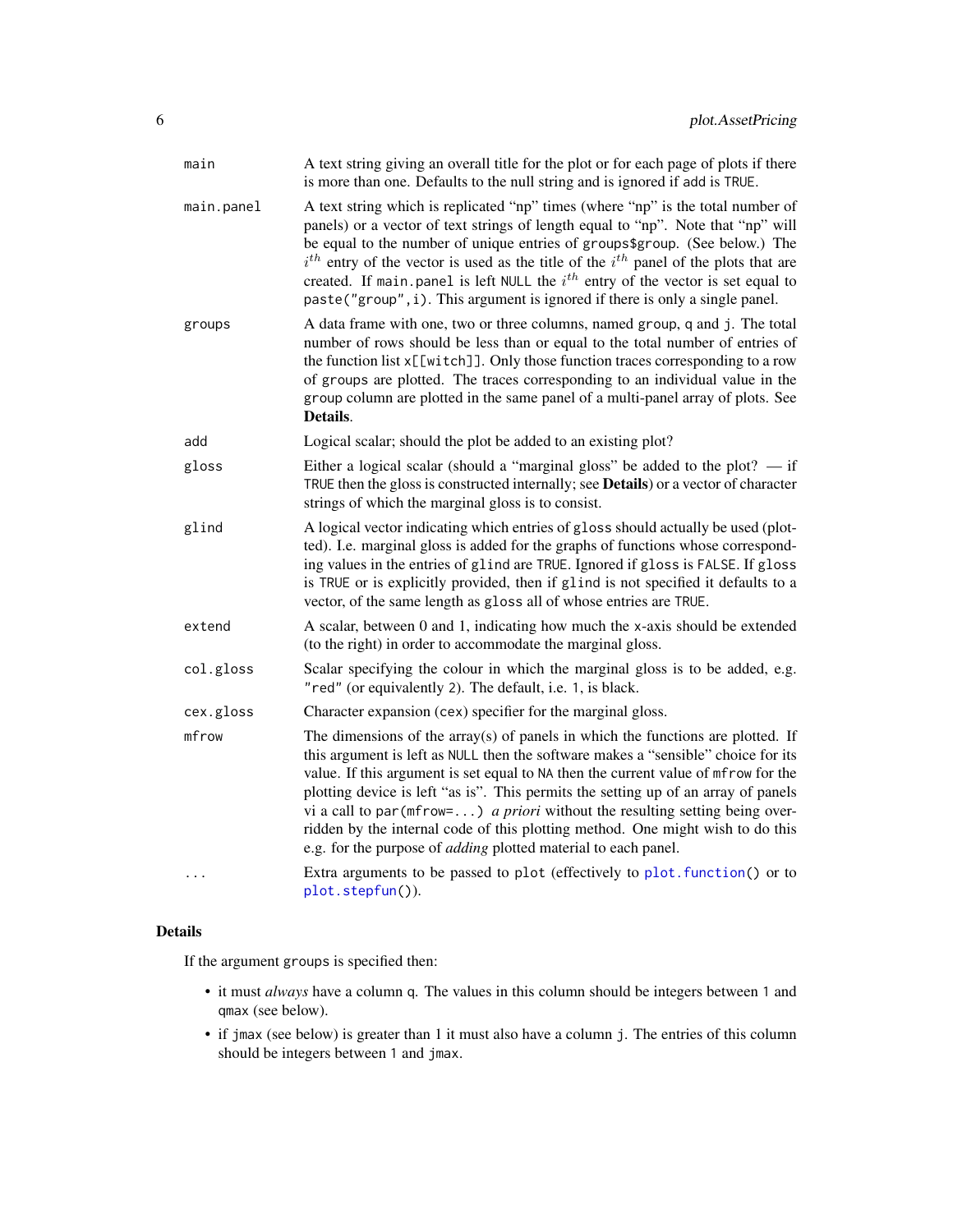## plot.AssetPricing 7

- if jmax is equal to 1 then column j need not be present. In this case, it is internally set equal to a column of 1-s.
- if the group column is present its entries should be (consecutive) positive integers running from 1 to the total number of groups.
- if the group column is not present then this column is internally set equal to a column of 1-s i.e. there is a single group of traces.

The value of qmax is the maximum number of items that are available for sale in the time period under consideration. It may be obtained as attr(x,"qmax").

The value of jmax is, when "double indexing" applies, the maximum size of an arriving group of customers, and is otherwise equal to 1. It may be obtained as  $attr(x, "jmax")$ . Note that "double" indexing" can *only* apply when x[[witch]] is a list of *price* functions, i.e. when witch is equal to price. Hence "double indexing" does not apply when witch is equal to expVal or to vdot. In these cases jmax is equal to 1.

If groups is not specified then it defaults to a data frame with number of rows equal to the length of  $x[\text{width}]\text{]}$ , The group column has entries all equal to 1, i.e. there is a single group of traces. The q and j columns contain all possible (valid) combinations of stock size and customer group size.

If gloss is FALSE then no marginal gloss is plotted. If gloss is TRUE then the marginal gloss is created from the values of the q and j entries in the columns of groups using paste().

Note that if add is TRUE then the gloss may not actually appear in the plot, since it is placed at the right hand edge of the plot and may consequently be outside of the plotting region. Thus if you wish to use a gloss when adding to an existing plot you will probably need to take steps to ensure that there is room in the right hand margin for the plot to appear, or possibly set par(xpd=NA).

If "double indexing" applies then x[[i]] corresponds to a stock size of q and a customer group size of j where  $i = (j-1)*(qmax - j/2) + q$ .

To get traces plotted in individual panels (one trace per panel) set the group column of groups to be 1:n where n is the total number of traces being plotted.

This function (i.e. plot.AssetPricing() calls upon an "internal" function plot.flap() to do the hard yakka. (Note that flap stands for dQuotefunction list for asset pricing.)

The function plot.flap() makes use of a modified version of plot.stepfun(), rather than the one which appears in package:stats. The modification causes plot.stepfun() to treat the xlim argument in a manner similar to the way in which it is treated by plot.function. Note that plot.stepfun() is *not* exported from this package. On the advice of Kurt Hornik (31/03/2018) I created a new generic plot() function in this package (i.e. AssetPricing) with default method equal to graphics:: $plot()$ , so as to properly accommodate the existence of this modified plot. stepfun() method.

## Value

None. This function exists only for its side effect, i.e. the production of a plot or plots.

## Author(s)

Rolf Turner <r.turner@auckland.ac.nz> <http://www.stat.auckland.ac.nz/~rolf>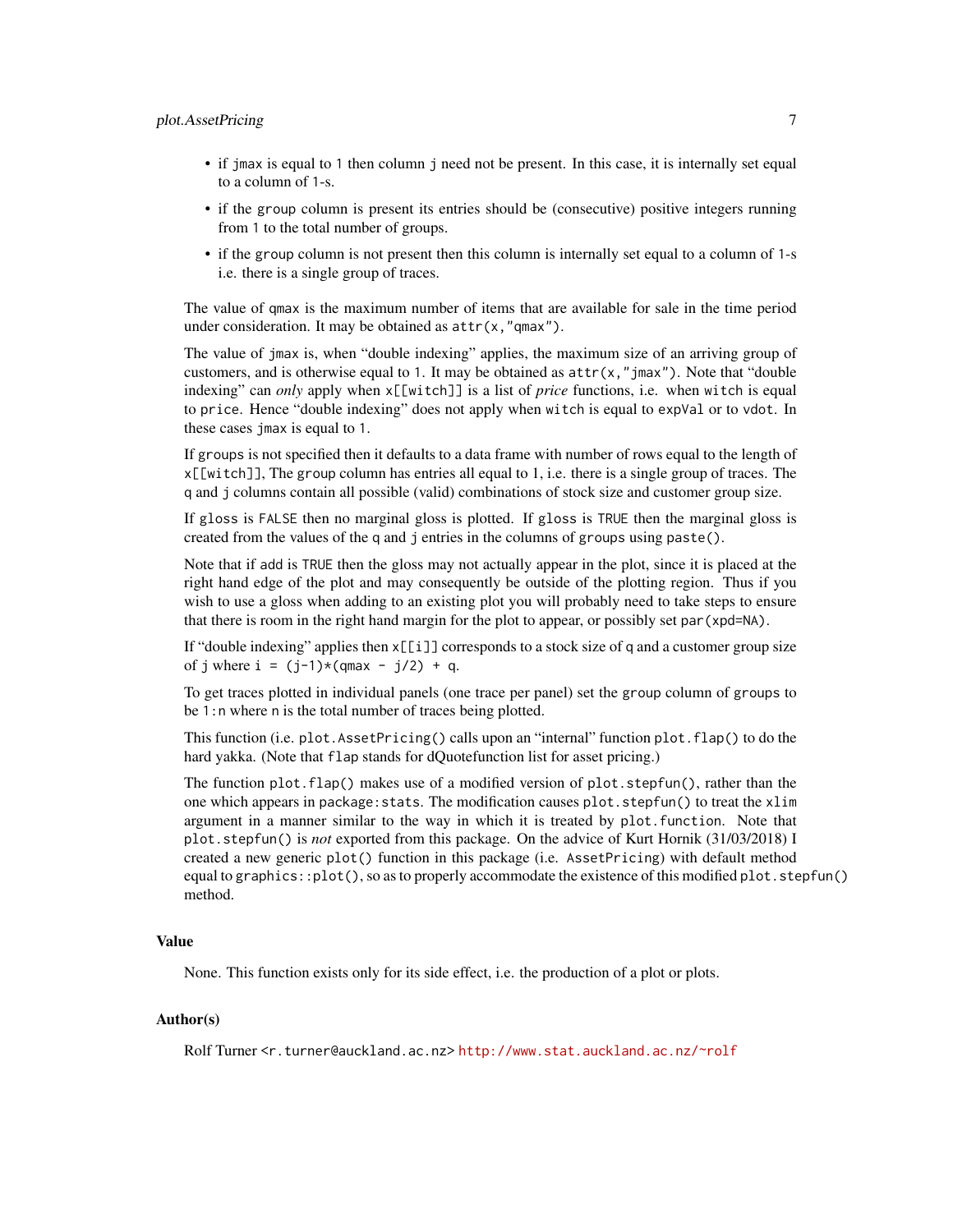## <span id="page-7-0"></span>References

P. K. Banerjee, and T. R. Turner (2012). A flexible model for the pricing of perishable assets. *Omega* 40:5, 533–540, doi: 10.1016/j.omega.2011.10.001.

Rolf Turner, Pradeep Banerjee and Rayomand Shahlori (2014). Optimal Asset Pricing. *Journal of Statistical Software* 58:11, 1–25. URL http://www.jstatsoft.org/v58/i11/.

## See Also

[xsolve\(](#page-10-1)) [vsolve\(](#page-7-1)),

## Examples

```
## Not run:
S <- expression(exp(-kappa*x/(1+gamma*exp(-beta*t))))
attr(S,"parvec") <- c(kappa=10/1.5,gamma=9,beta=1)
LAMBDA \leq function(tt){
   if(tt<0 | tt> 1) 0 else 36*(1-tt)
}
OUT <- xsolve(S=S,lambda=LAMBDA,gprob=(5:1)/15,tmax=1,qmax=30,
                  alpha=0.5,type="dip",verbInt=2)
GLND <- rep(FALSE,30)
GLND[c(1:5,10,15,20,30)] <- TRUE
plot(OUT,witch="e",xlab="residual time",ylab="expected revenue",
     gloss=TRUE,glind=GLND)
GRPS <- data.frame(group=rep(1:6,each=5),q=1:30)
GLND <- c(TRUE,FALSE,TRUE,FALSE,TRUE,rep(c(rep(FALSE,4),TRUE),5))
plot(OUT, witch="e", groups=GRPS, xlab="residual time", ylab="expected revenue",
     gloss=TRUE,glind=GLND)
GRPS <- data.frame(group=rep(1:5,each=6),j=rep(1:5,each=6))
GRPS$q <- with(GRPS,pmax(j,rep(c(1,6,11,16,21,26),5)))
GLND <- rep(c(TRUE,TRUE,rep(FALSE,3),TRUE),5)
plot(OUT,witch="p",groups=GRPS,mfrow=c(3,2),gloss=TRUE,glind=GLND,xlab="price")
# Pretty messy looking:
GRPS$group <- 1
GLND \leftarrow unlist(lapply(1:5, function(k){(1:6)==k}))
plot(OUT,witch="p",groups=GRPS,gloss=TRUE,glind=GLND,cols=GRPS$j,xlab="price")
## End(Not run)
```
<span id="page-7-1"></span>vsolve *Solve for expected value of assets.*

## Description

Solves a system of coupled differential equations for the expected value of a number q of ("perishable") assets, with q running from 1 to qmax, *given* a pricing policy. Treats the system in a vectorized form and uses the method of Runge-Kutta.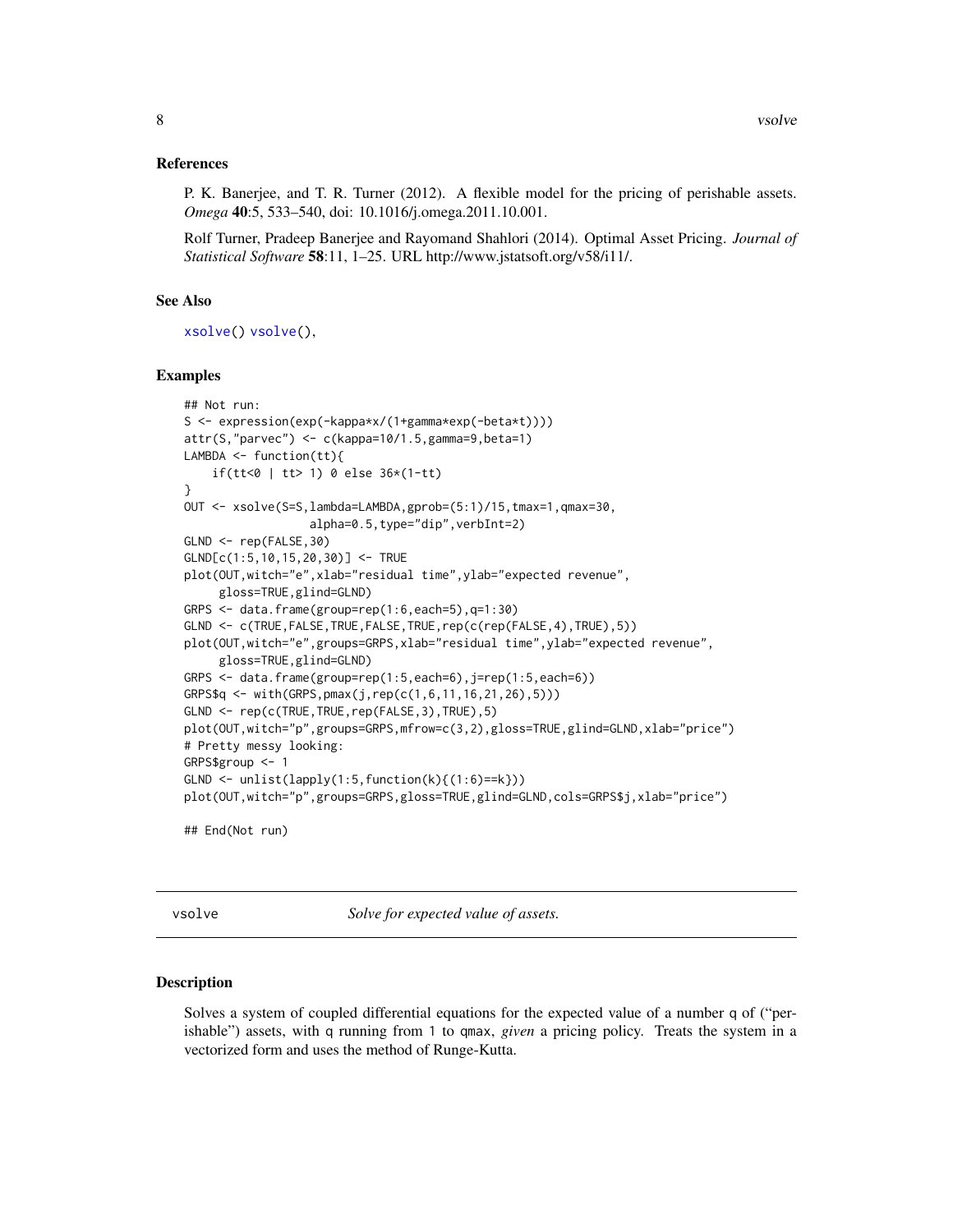## <span id="page-8-0"></span>vsolve 9

## Usage

vsolve(S, lambda, gprob, tmax=NULL, x, nout=300, alpha=NULL, salval=0, method="lsoda", verbInt=0)

## Arguments

| S       | An expression, or list of expressions, or a function or list of functions, specifying<br>the price sensitivity functions $S_{-}j(x, t)$ . See <b>Details</b> .                                                                                                                                                                                                                                                                                                                                                                                                                              |
|---------|---------------------------------------------------------------------------------------------------------------------------------------------------------------------------------------------------------------------------------------------------------------------------------------------------------------------------------------------------------------------------------------------------------------------------------------------------------------------------------------------------------------------------------------------------------------------------------------------|
| lambda  | A function (of residual time $t$ — see tmax) or a positive constant specifying the<br>intensity of the (generally inhomogeneous) Poisson process of arrival times of<br>groups of potential customers.                                                                                                                                                                                                                                                                                                                                                                                      |
| gprob   | A function (to calculate probabilities) or a numeric vector of probabilities deter-<br>mining the distribution of the size of an arriving group of customers. Must be<br>compatible with certain characteristics of s (see below). See details.                                                                                                                                                                                                                                                                                                                                             |
| tmax    | The maximum residual time; think of this as being the initial time at which<br>the assets go on sale (with time <i>decreasing</i> to zero, at which point the value<br>of each asset drops to the "salvage value" (salval), usually 0). The system of<br>differential equations is solved over the time interval [0, tmax]. See Details.                                                                                                                                                                                                                                                    |
| х       | An object of class flap (see xsolve()) specifying the (given) pricing policy.<br>It has the form of a list of functions $x_i(t)$ , with i running from 1 to qmax<br>if x is "singly indexed", i.e. <i>not</i> of class di. flap or $x_{ij}(t)$ , with i running<br>from 1 to qmax and j running from 1 to the maximum group size if $x$ is "doubly<br>indexed", i.e. is of class di. flap. Note that x has (must have) an <i>attribute</i> qmax<br>specifying the maximum number of assets available for sale, i.e. the number of<br>assets available at the starting (residual) time tmax. |
| nout    | The number of points at which values of the solution are to be provided. These<br>are taken to be equispaced on [0, tmax].                                                                                                                                                                                                                                                                                                                                                                                                                                                                  |
| alpha   | A numeric scalar between 0 and 1 specifying the probability that an arriving<br>group of size $j > q$ (where q is the number of assets remaining for sale) will<br>consider purchasing (all of) these remaining assets. It is irrelevant (and defaults<br>to 1 as a "place holder") if customers always arrive singly.                                                                                                                                                                                                                                                                      |
| salval  | A (non-negative) numeric scalar specifying the "salvage value" of an asset $-$ i.e.<br>the quantity to which the value of an asset drops at residual time t=0. Usually<br>salval is equal to 0.                                                                                                                                                                                                                                                                                                                                                                                             |
| method  | Character string specified the solution method to be used by the differential<br>equation solver ode. There is a fairly large number of possible methods. See<br>ode() for details.                                                                                                                                                                                                                                                                                                                                                                                                         |
| verbInt | A scalar value which controls "verbosity". If verbInt $> 0$ then a "progress"<br>report" is printed every verbInt seconds (roughly). See xsolve() for a bit<br>more detail.                                                                                                                                                                                                                                                                                                                                                                                                                 |

## Details

The components of the argument S may be provided either as expressions or functions. If the former, these expressions should be amenble to differentiation with respect to x and t via the function deriv3(). This is essentially a matter of convenience; the derivatives are not actually used by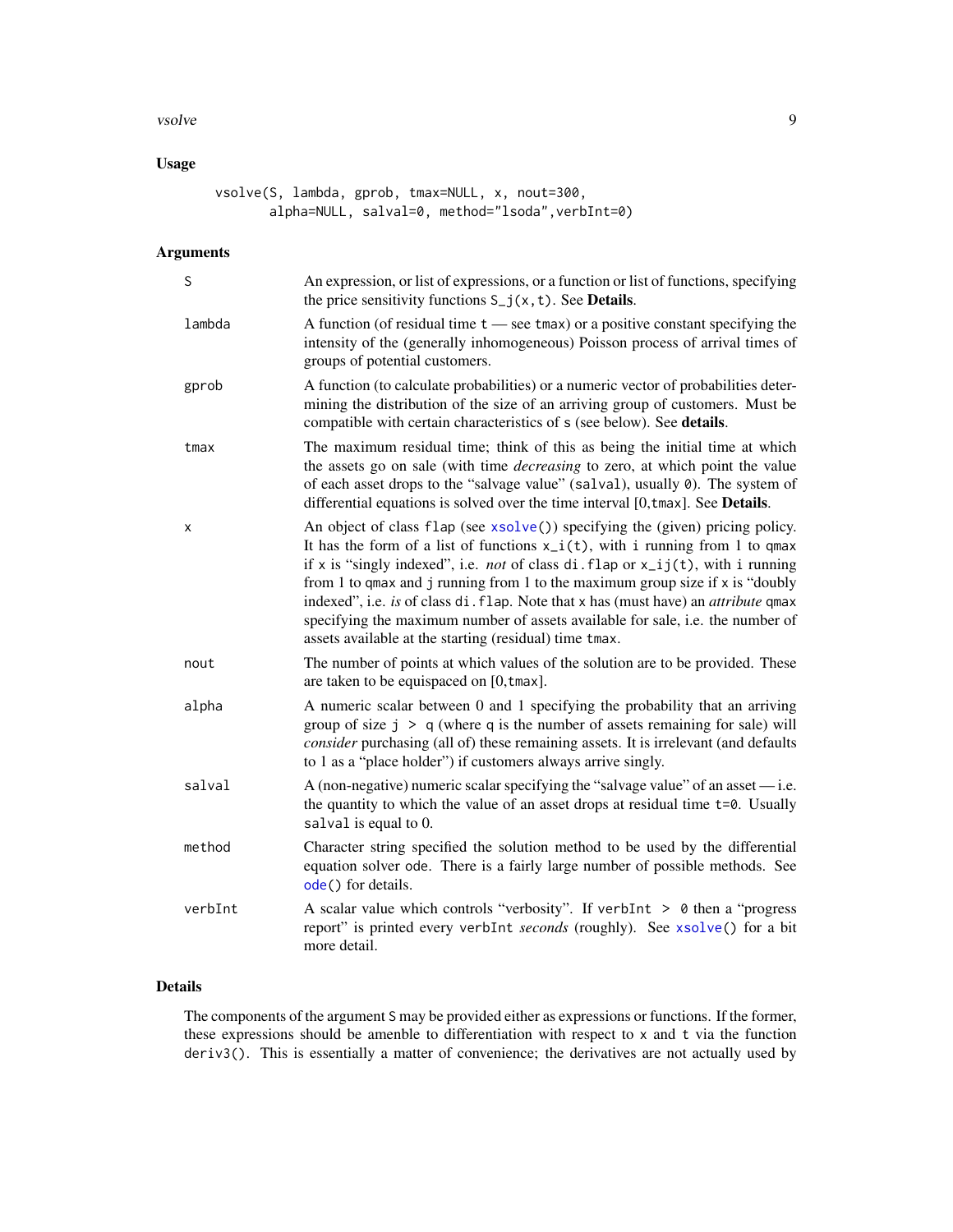vsolve. The expressions are turned into functions by deriv3() in the same manner as is used by [xsolve\(](#page-10-1)). See the help for [xsolve\(](#page-10-1)) for further information about the required nature of S.

The argument tmax (if specified) must be less than or equal to the tmax attribute of argument S if S is a piecewise linear price sensitivity function, and must also be less than or equal to the tlim attribute of argument x.

If tmax is not specified it will be set equal to the tmax attribute of argument S if S is a piecewise linear price sensitivity function, in which case this attribute must be less than or equal to the tlim attribute of argument x. (If this is not so then S and x are incompatible.) Otherwise tmax will be set equal to the tlim attribute of argument x.

The argument gprob determines the range of possible values of the size of an arriving group of customers. The maximum value of this group size is in effect that value of j for which the corresponding probability value is numerically distinguishable from zero. If the argument x is a "doubly indexed" list of functions (was created with type="dip") then the maximum value of group size as determined by gprob must be compatible with the indexing scheme of x. That is to say, it must be less than or equal to the jmax attribute of x, otherwise an error is given. Note that if single indexing is in effect (i.e.  $\times$  was created with type=" $\sin$ ") then this attribute is equal to 1, but for single indexing x does not depend on group size and so no restriction is imposed.

## Value

A list with components

| $\mathsf{x}$ | The argument x which was passed to vsolve, possibly with its tlim attribute<br>modified. It is an object of class flap.                                                                                                                         |
|--------------|-------------------------------------------------------------------------------------------------------------------------------------------------------------------------------------------------------------------------------------------------|
| $\mathsf{v}$ | An object of class flap whose entries are (spline) functions $v_q(t)$ specifying<br>the expected value of q assets at time t as determined by numerically solving<br>the coupled system of differential equations.                              |
| vdot         | An object of class flap whose entries are the derivatives (with respect to t)<br>of the functions $v_q(t)$ described above. The values of these derivatives are<br>determined as the left hand side of the differential equations being solved. |

## **Note**

A substantial change was made to this package as of the change of version number from 0.0-11 to 0.1-0. Previously the differential equations which arise were solved via a "locally produced" rollyour-own Runge-Kutta procedure. Now they are solved (in a more sophisticated manner) using the package deSolve. This increases the solution speed by a factor of about 7. There will be (minor, it is to be hoped) numerical differences in solutions produced from the same input.

## Author(s)

Rolf Turner <r.turner@auckland.ac.nz> <http://www.stat.auckland.ac.nz/~rolf>

## References

P. K. Banerjee, and T. R. Turner (2012). A flexible model for the pricing of perishable assets. *Omega* 40:5, 533–540, doi: 10.1016/j.omega.2011.10.001.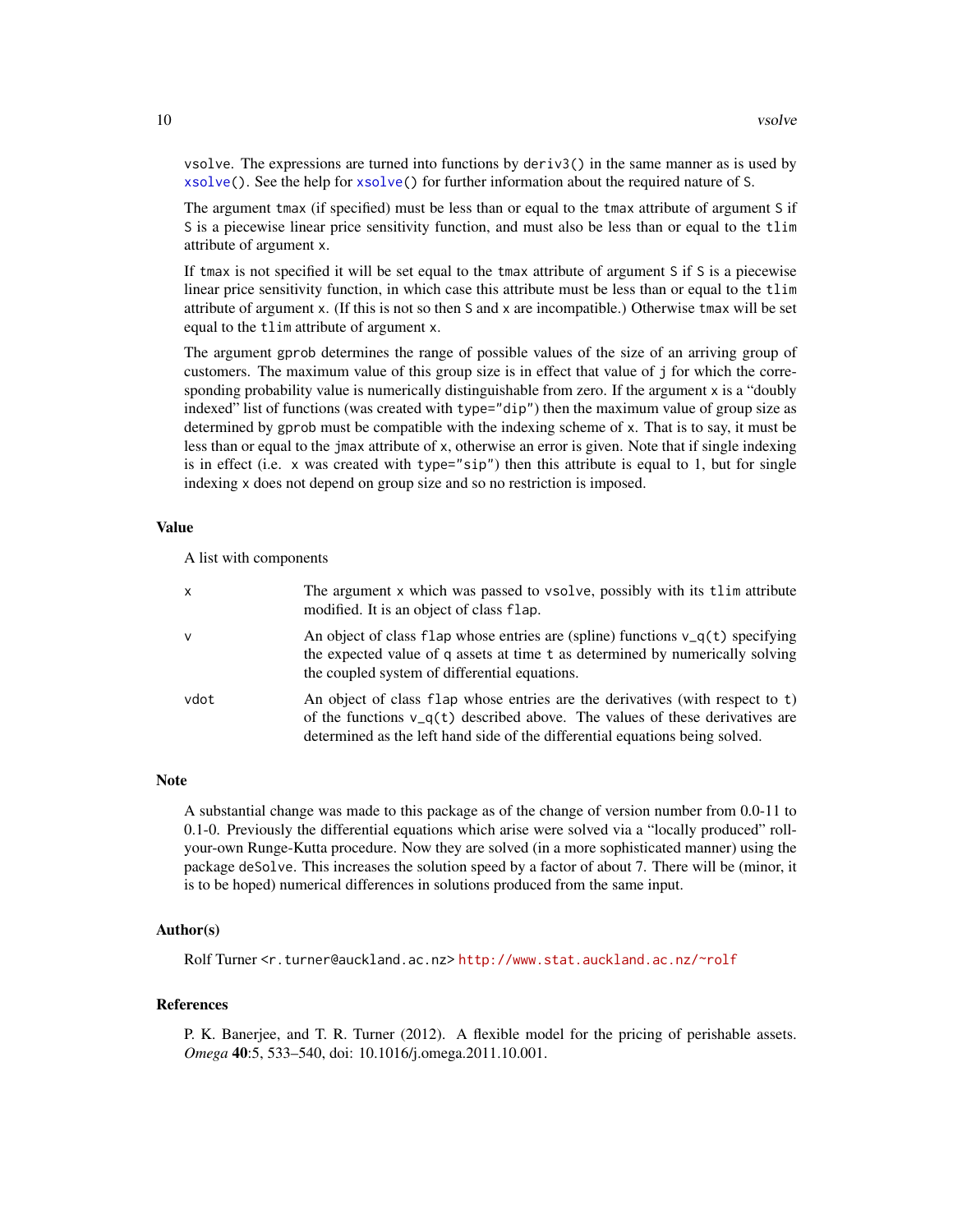## <span id="page-10-0"></span>xsolve 11

Rolf Turner, Pradeep Banerjee and Rayomand Shahlori (2014). Optimal Asset Pricing. *Journal of Statistical Software* 58:11, 1–25. URL http://www.jstatsoft.org/v58/i11/. Baneree, P. K. and Turner, T. R.

## See Also

```
xsolve(), plot.AssetPricing()
```
## Examples

```
#
# In these examples "qmax" has been set equal to 5 which is
# an unrealistically low value for the total number of assets.
# This is done so as to reduce the time for package checking on CRAN.
#
S <- expression(exp(-kappa*x/(1+gamma*exp(-beta*t))))
attr(S,"parvec") <- c(kappa=10/1.5,gamma=9,beta=1)
lambda1 <- function(tt){
84*(1-tt)
}
# Optimal pricing policy assuming customers arrive singly:
X <- xsolve(S=S,lambda=lambda1,gprob=1,tmax=1,qmax=5)
lambda2 <- function(tt){
36*(1-tt)
}
# Expected values if the customers actually arrive in groups, using the
# (sub-optimal) pricing policy based on the (erroneous) assumption that
# they arrive singly. Note that the two scenarios are ``comparable'' in
# that the expected total number of customers is 42 in each case.
V <- vsolve(S=S,lambda=lambda2,gprob=(5:1)/15,x=X$x,alpha=0.5)
```
<span id="page-10-1"></span>xsolve *Optimal pricing policy*

#### Description

Determines (by solving a coupled system of differential equations) the optimal prices as functions of (residual) time for a number perishable assets. Prices may be discrete or continuous. For continuous prices, the price sensitivity function may either be a smooth (twice differentiable) function or a function which is piecewise linear in price.

## Usage

```
xsolve(S, lambda, gprob=1, tmax=NULL, qmax, prices=NULL, nout=300,
       type="sip", alpha=NULL, salval=0, epsilon=NULL,
       method="lsoda",verbInt=0)
```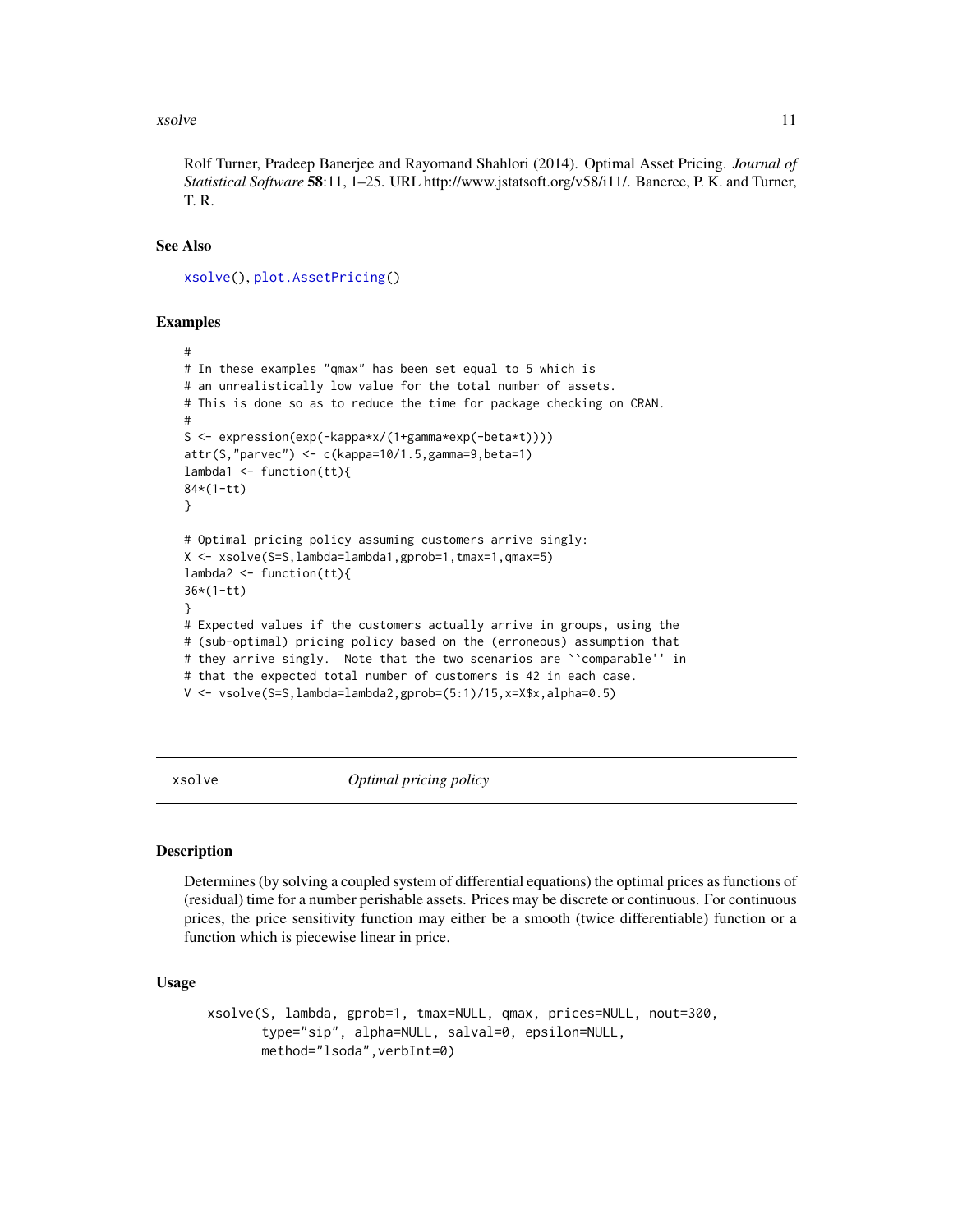## <span id="page-11-0"></span>Arguments

| S       | An expression, or list of expressions, or a function or list of functions, specifying<br>the price sensitivity functions $S_{-}j(x, t)$ . See <b>Details</b> .                                                                                                                                                                                                                                                                                                          |
|---------|-------------------------------------------------------------------------------------------------------------------------------------------------------------------------------------------------------------------------------------------------------------------------------------------------------------------------------------------------------------------------------------------------------------------------------------------------------------------------|
| lambda  | A function (of residual time $t$ — see tmax) or a positive constant, specifying the<br>intensity of the (generally inhomogeneous) Poisson process of arrival times of<br>groups of potential customers.                                                                                                                                                                                                                                                                 |
| gprob   | A function (to calculate probabilities) or a numeric vector of probabilities deter-<br>mining the distribution of the size of an arriving group of customers.                                                                                                                                                                                                                                                                                                           |
| tmax    | The maximum residual time; think of this as being the initial time at which<br>the assets go on sale (with time <i>decreasing</i> to zero, at which point the value<br>of each asset drops to the "salvage value" (salval), usually 0). The system of<br>differential equations is solved over the time interval [0,tmax]. See Details.                                                                                                                                 |
| qmax    | The maximum number of assets available for sale, i.e. the number of assets<br>available at the starting (residual) time tmax.                                                                                                                                                                                                                                                                                                                                           |
| prices  | A numeric vector (with positive values) listing the possible prices at which items<br>may be offered for sale in the discrete pricing scenario.                                                                                                                                                                                                                                                                                                                         |
| nout    | The number of points at which values of the solution are to be provided. These<br>are taken to be equispaced on [0, tmax].                                                                                                                                                                                                                                                                                                                                              |
| type    | Scalar character string taking one of the two values "sip" (singly indexed prices)<br>and "dip" (doubly indexed prices). In the "dip" case the price of the asset<br>which is quoted to the arriving group is allowed to depend upon the group size<br>(as well as upon (residual) time as well as on the number of assets remaining for<br>sale. In the "sip" case the quoted price does not depend upon group size.                                                   |
| alpha   | A numeric scalar between 0 and 1 specifying the probability that an arriving<br>group of size $j > q$ (where q is the number of assets remaining for sale) will<br>consider purchasing (all of) these remaining assets. It is irrelevant (and defaults<br>to 1 as a "place holder") if customers always arrive singly.                                                                                                                                                  |
| salval  | A (non-negative) numeric scalar specifying the "salvage value" of an asset $-$ i.e.<br>the quantity to which the value of an asset drops at residual time t=0. Usually<br>salval is equal to 0.                                                                                                                                                                                                                                                                         |
| epsilon | A numeric scalar used in determining the optimal price in settings in which this<br>involves maximizing over a discrete set. See Details. It defaults to .Machine\$double.eps^0.25<br>in the case of discrete prices and to .Machine\$double.eps^0.5 when the price<br>sensitivity function is piecewise linear. It is ignored if the price sensitivity func-<br>tion is smooth.                                                                                        |
| method  | Character string specified the solution method to be used by the differential<br>equation solver ode(). There is a fairly large number of possible methods. See<br>ode() for details.                                                                                                                                                                                                                                                                                   |
| verbInt | A scalar value which controls "verbosity". If verbInt $> 0$ then a "progress"<br>report" is printed every verbInt seconds (roughly). That is if the current value<br>of Sys.time() is greater than or equal to the value stored at the time of the last<br>report, plus verbInt seconds, then a new "report" is printed out. If verbInt<br>is less than or equal to 0 then the solution process runs "silently". See section<br>Progress Reports for a bit more detail. |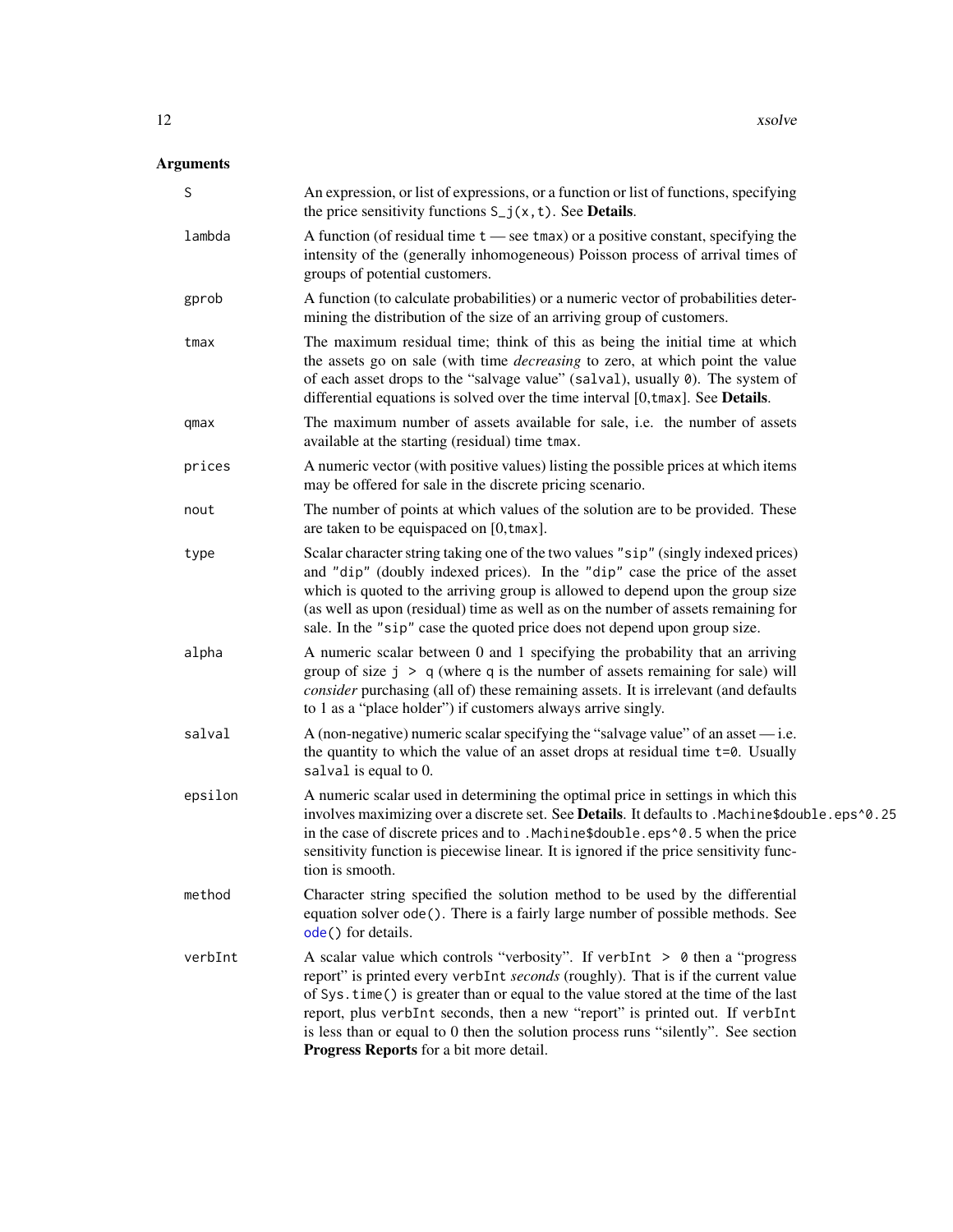## <span id="page-12-0"></span>xsolve 13

## Details

If prices are modelled as being continuous, and if the price sensitivity function is differentiable, a coupled system of differential equations for the optimal prices is solved. If the prices are modelled as being discrete or if the price sensitivity function is piecewise linear in price, then a coupled system of differential equations for the expected value of the stock is solved, with the optimal price being determined at each step by maximizing over an appropriate finite discrete set. These differential equations are solved by the [ode\(](#page-0-0)) function from the deSolve package.

The components of the argument S should be provided as expressions when the price sensitivity functions are assumed to be smooth, and these should be amenable to differentiation with respect to x and t via the function deriv3().

Note that in general the expression or expressions will depend upon a number of *parameters* as well as upon x and t. The values of these parameters are specified via an attribute or attributes. If S is a (single) expression it has (must have) an attribute called parvec which is a *named* vector of parameter values. If S is a list of expressions each entry of the list has (must have) such an attribute.

In the "piecewise linear" context S can be specified *only* as a single function. It is then assumed that the price sensitivity function for a group of size j is given by  $S_{-j}(x,t) = S(x,t)^{T}$ . Such piecewise linear price sensitivity functions should be built using the function [buildS\(](#page-1-1)).

In the case of discrete prices the argument S must be a function or list of functions specifying the price sensitivity functions  $S_{-}j(x,t)$ . These functions need only be defined for the prices listed in the prices argument.

If S is a single expression or function, then  $S_j(x,t)$  is taken to be this expression or function raised to the power j. If S is a list, then  $S_j(x, t)$  is taken to be its j-th entry.

In the case where argument S is a piecewise linear price sensitivity function, the argument tmax is, if not specified, taken to be the value of the corresponding attribute of S. In this setting, if tmax *is* specified it must be less than or equal to the corresponding attribute of S.

For discrete prices and for piecewise linear price sensitivity functions, determining the optimal price involves maximizing expected values over finite discrete sets. It can happen that the location of the maximum can make a sudden "jump" from one time step to the next, causing anomalous looking discontinuities in the optimal price functions. To avoid this, we check on the change in the expected value at each of the possible new prices as compared with that at the "previous" price.

If the maximal "improvement" in expected value is less than or equal to epsilon then the "new" price is set equal to the previous value. If the maximal improvement is greater than epsilon then those values of price, where the expected value is greater than the maximum value minus epsilon, are considered and the one which is closest to the previous price is chosen.

If epsilon is set equal to a value less than or equal to  $\theta$  then the smoothing strategy described above is dispensed with. In this case the maximum is taken to be the first of the (possibly) multiple maxima of the expected value.

## Value

A list with components:

x The optimal pricing policy, chosen to maximize the expected value of the remaining assets at any given time; an object of class flap ("function list for asset pricing"). (In the case of discrete prices it also inherits from pwc.flap (pwc stands for "piecewise constant"), and if type=="dip" it also inherits from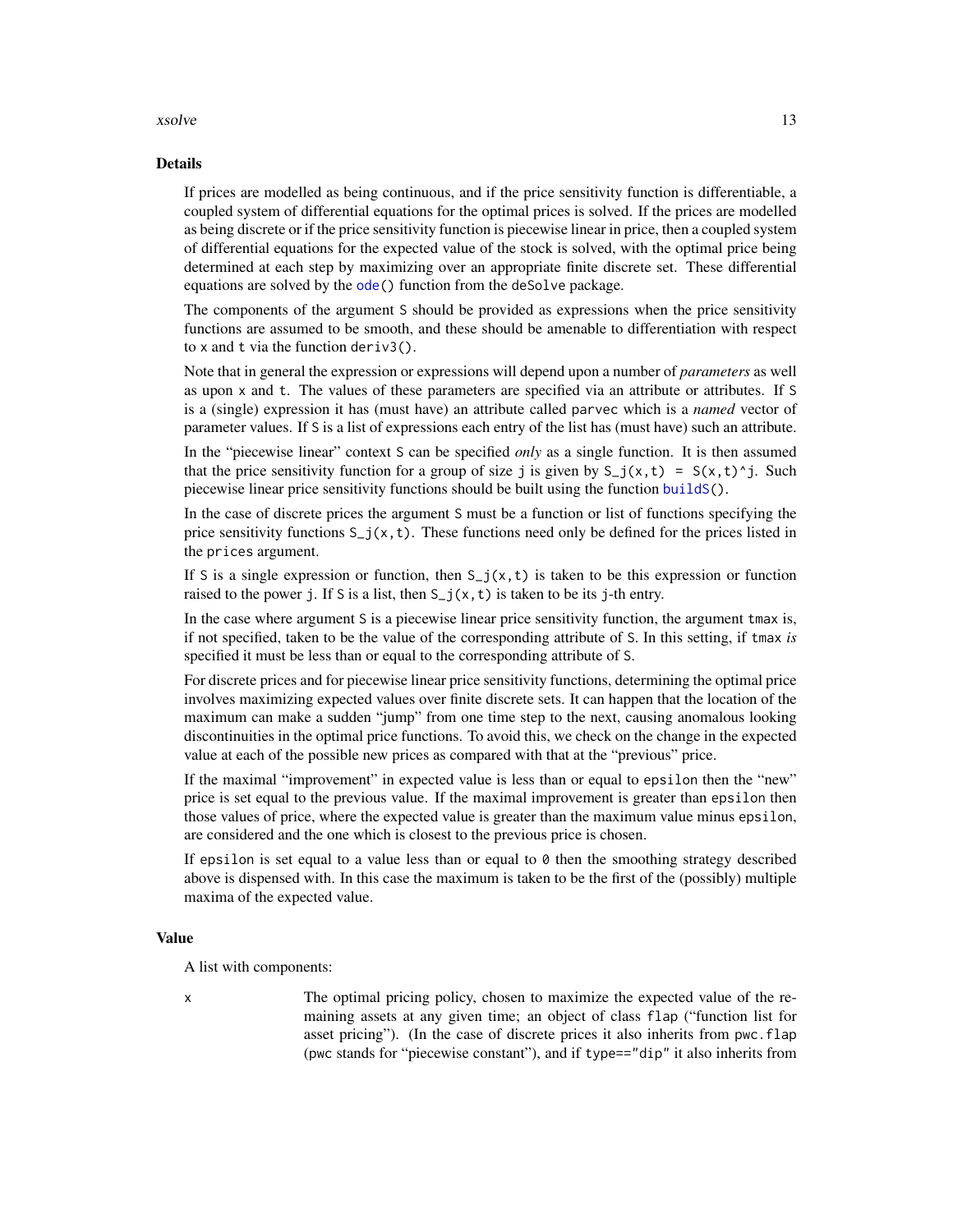<span id="page-13-0"></span>

|      | di. flap.) If type=="sip" it has the form of a list of functions $x_q(t)$ , with<br>q running from 1 to qmax If type=="dip" if has the form of a list of functions<br>$x_q$ j(t) with q running from 1 to qmax and j running from 1 to min(q, jmax)<br>where jmax is the maximum group size.                                                                                                    |
|------|-------------------------------------------------------------------------------------------------------------------------------------------------------------------------------------------------------------------------------------------------------------------------------------------------------------------------------------------------------------------------------------------------|
|      | In the case of continuous prices these functions will be continuous functions<br>created by splinefun(). In the case of discrete prices these functions will be<br>piecewise constant (of class stepfun) created by stepfun().                                                                                                                                                                  |
|      | Note that x has an <i>attribute</i> qmax specifying the maximum number of assets<br>available for sale, i.e. the number of assets available at the starting (residual)<br>time tmax. Of course if type=="sip" then this attribute is simply the length of<br>x. Note that if type $==$ "dip" then the entry $x[[i]]$ is equal to the function<br>$x_qj(t)$ where $i = (j-1)*(qmax - j/2) + q$ . |
| v    | An object of class flap whose entries are (spline) functions $v_q(t)$ specifying<br>the (optimal) expected value of q assets at time t corresponding to the (optimal)<br>pricing policy x.                                                                                                                                                                                                      |
| vdot | An object of class flap whose entries are the derivatives (with respect to t) of<br>the functions $v_q(t)$ described above. The values of these derivatives are deter-                                                                                                                                                                                                                          |

#### **Note**

A substantial change was made to this package as of the change of version number from 0.0-11 to 0.1-0. Previously the differential equations which arise were solved via a "locally produced" rollyour-own Runge-Kutta procedure. Now they are solved (in a more sophisticated manner) using the package deSolve. This increases the solution speed by a factor of about 7. There will be (minor, it is to be hoped) numerical differences in solutions produced from the same input.

for the optimal pricing policy.

mined sequentially in the process of solving the system of differential equations

## Progress Reports

The "progress reports" produced when verbInt  $> 0$  consist of rough estimates of the percentage of  $[0, \text{tmax}]$  (the interval over which the differential equation is being solved) remaining to be covered. A rough estimate of the total elapsed time since the solution process started is also printed out.

Having "progress reports" printed out appears to have no (or at worst negligible) impact on computation time.'

#### Author(s)

Rolf Turner <r.turner@auckland.ac.nz> <http://www.stat.auckland.ac.nz/~rolf>

## References

P. K. Banerjee, and T. R. Turner (2012). A flexible model for the pricing of perishable assets. *Omega* 40:5, 533–540, doi: 10.1016/j.omega.2011.10.001.

Rolf Turner, Pradeep Banerjee and Rayomand Shahlori (2014). Optimal Asset Pricing. *Journal of Statistical Software* 58:11, 1–25. URL http://www.jstatsoft.org/v58/i11/.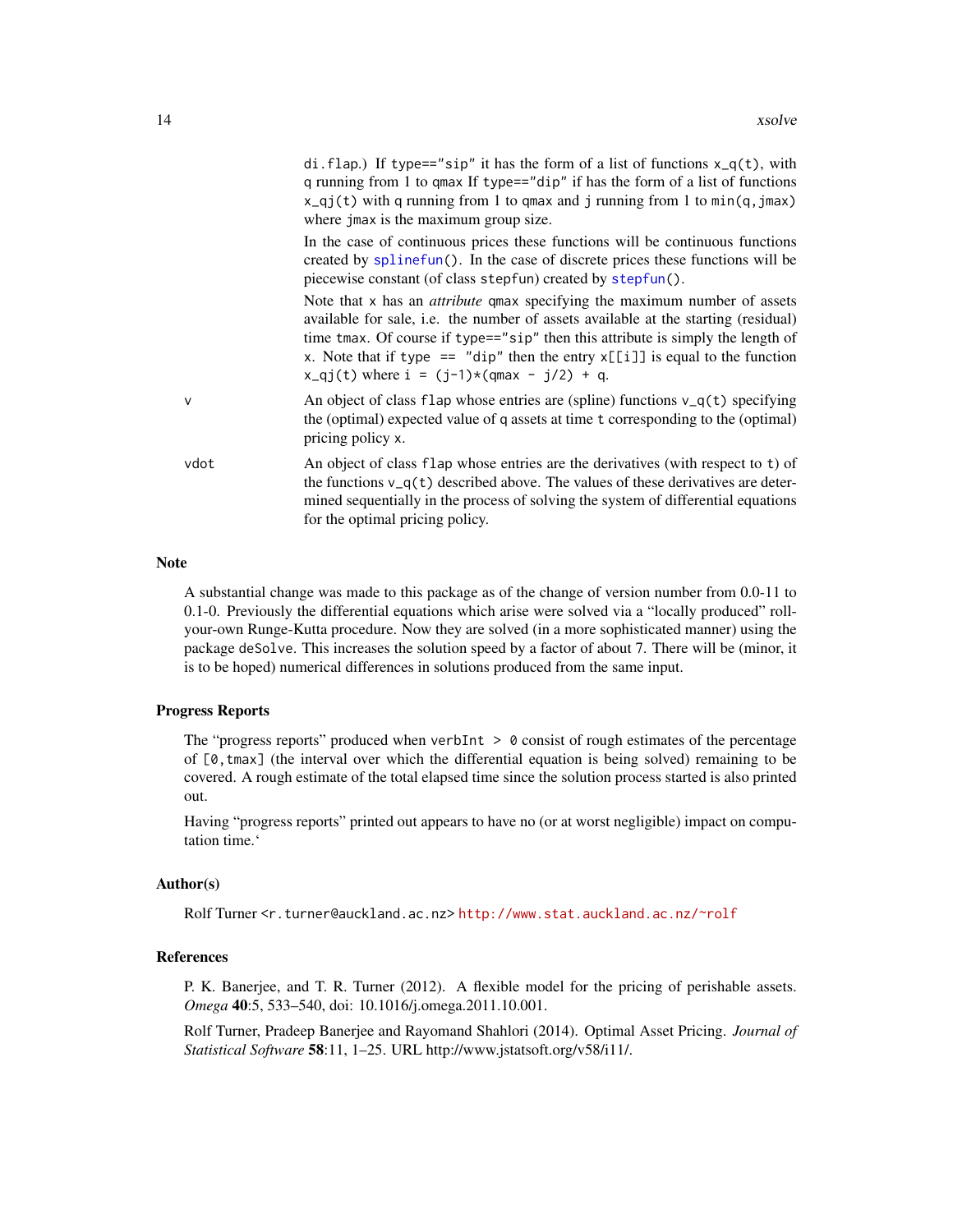## <span id="page-14-0"></span>xsolve the state of the state of the state of the state of the state of the state of the state of the state of the state of the state of the state of the state of the state of the state of the state of the state of the sta

## See Also

```
vsolve(), plot.AssetPricing(), buildS()
```
## Examples

```
#
# In these examples "qmax" has been set equal to 5 which is
# an unrealistically low value for the total number of assets.
# This is done so as to reduce the time for package checking on CRAN.
#
# Smooth price sensitivity function.
S <- expression(exp(-kappa*x/(1+gamma*exp(-beta*t))))
attr(S,"parvec") <- c(kappa=10/1.5,gamma=9,beta=1)
# Optimal pricing policy assuming customers arrive singly:
lambda1 \leftarrow function(tt)84*(1-tt)
}
X1 <- xsolve(S=S,lambda=lambda1,gprob=1,tmax=1,qmax=5,
             type="sip",verbInt=5)
# Optimal pricing policy assuming customers arrive in groups of
# size up to 5, with group size probabilities 1/3, 4/15, 1/5, 2/15,
# and 1/15 respectively.
lambda2 <- function(tt){
36*(1-tt)
}
X2 <- xsolve(S=S,lambda=lambda2,gprob=(5:1)/15,tmax=1,qmax=5,
             type="sip", alpha=0.5,verbInt=5)
# Note that the intensity functions lambda1() and lambda2() are
# such that the expected total number of customers is 42 in each case.
# Discrete prices:
lambda3 \leftarrow function(t){42}
S \leftarrow function(x, t){
                e \leftarrow numeric(2)
                e[x==1] <- exp(-2*t)
                e[x==0.6] < -1.0e
          }
X3 <- xsolve(S=S,lambda=lambda3,gprob=1,tmax=1,qmax=5,prices=c(1,0.6),
             type="sip",verbInt=5)
# Piecewise linear price sensitivity function.
#
# Take S as in the example for buildS.
# This takes a loonnngggg time; the procedure is slow
# in the piecewise linear setting.
## Not run:
l0 <- get("lambda",envir=environment(get("alpha",envir=environment(S))[[1]]))
lambda4 \leftarrow function(t){apply(l0(t), 1, sum)}
X4 <- xsolve(S=S,lambda=lambda4,gprob=(5:1)/15,qmax=30,type="sip",
```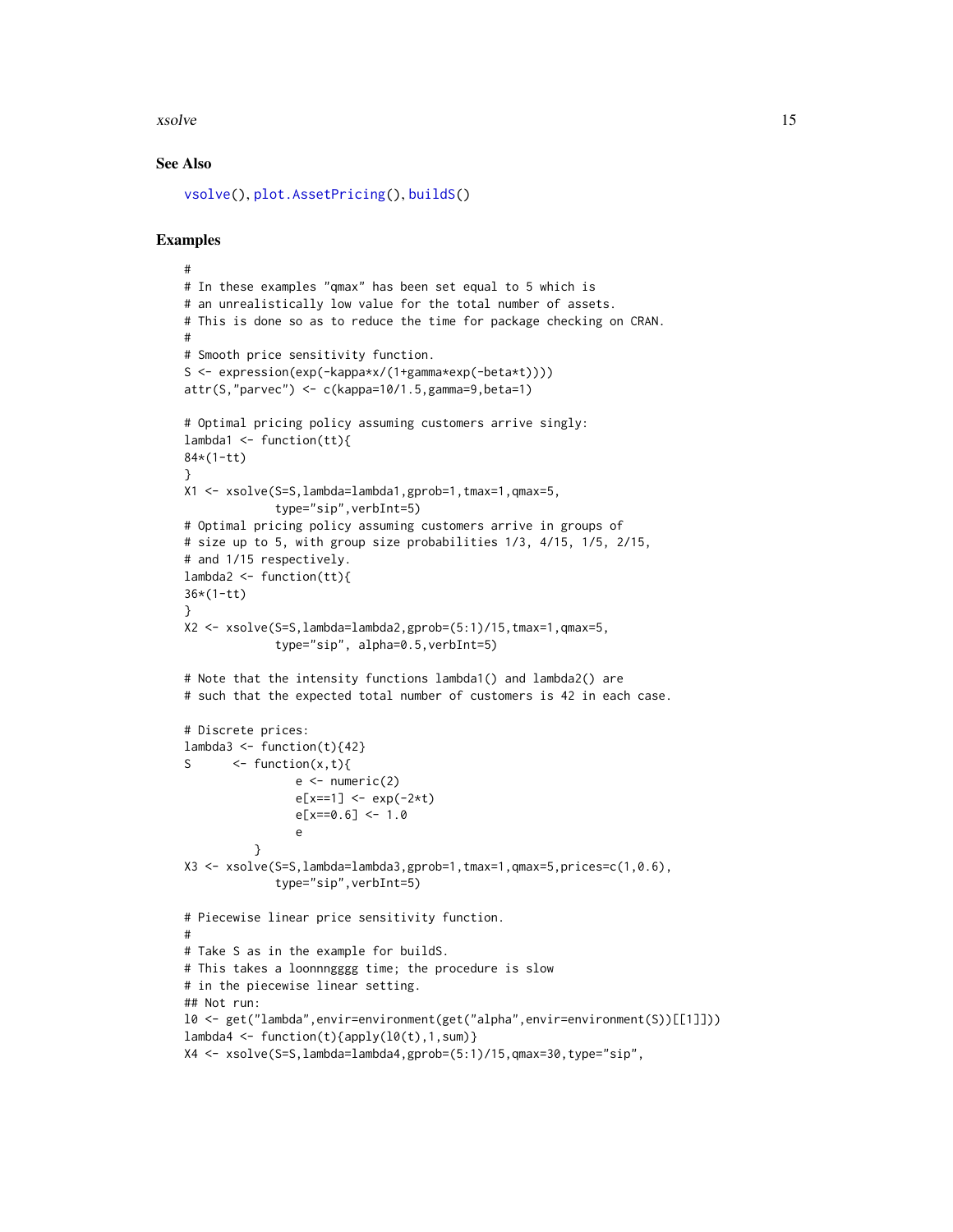16 xsolve

## alpha=0.5,verbInt=20)

## End(Not run)